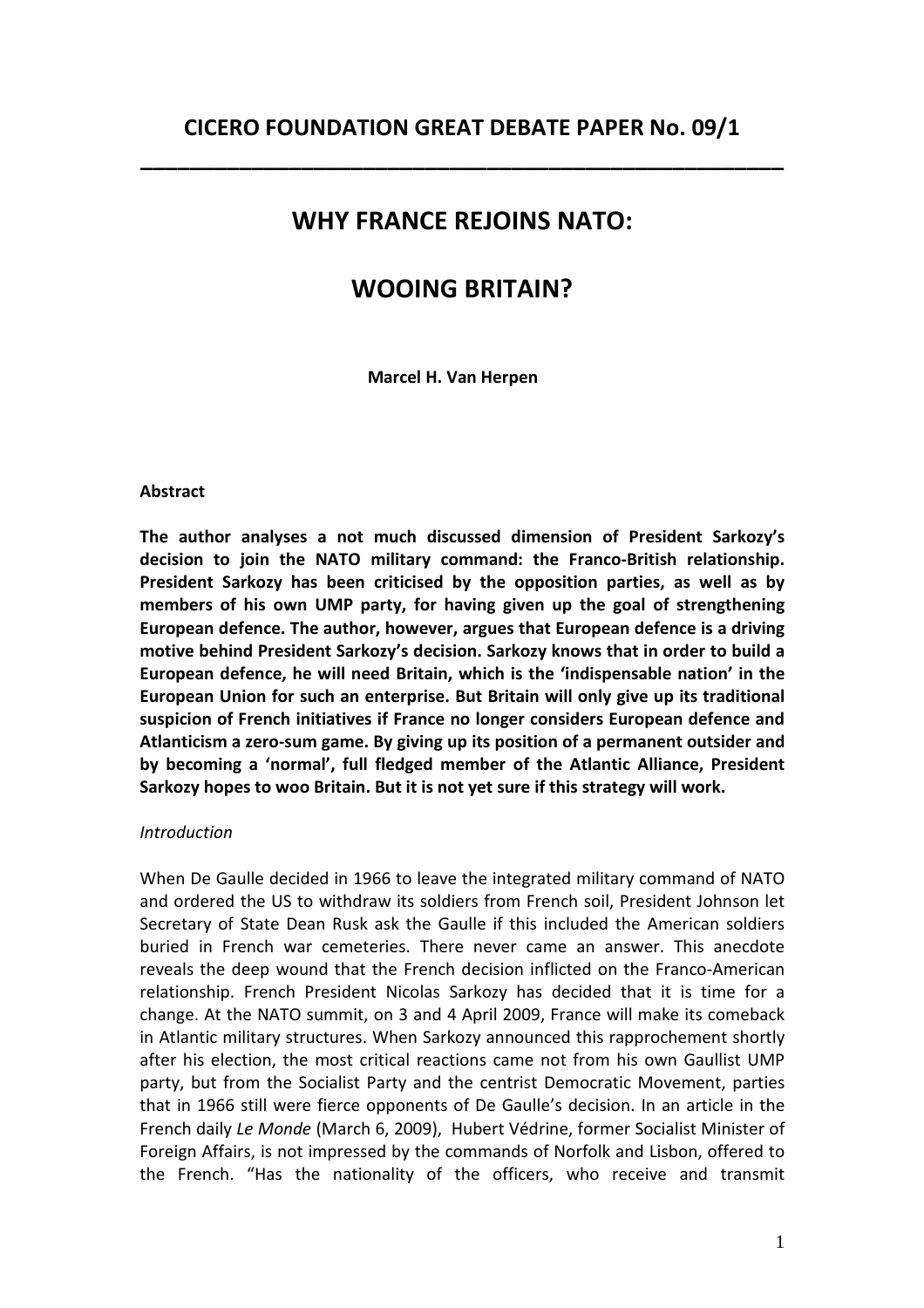instructions of the Pentagon, any importance," he asked, "without radically changing the decision-making process in the Alliance, which, even today, cannot be hoped for?" And Ségolène Royal, presidential candidate for the Socialist Party in 2007, attacked Sarkozy's plans in an article in the same paper (February 17, 2009). She said not to believe Sarkozy's argument that the reintegration into NATO would help France's efforts to build an independent European defence: "One cannot ask European defence to progress and at the same time spend more money for NATO."

#### Sarkozy: the anti-De Gaulle?

Sarkozy is depicted by his opponents as the anti De Gaulle, someone who squanders De Gaulle's heritage. By bringing France back in the NATO fold, he would give up France's independent international position without getting something in return. But if we take a closer look we will see that Sarkozy is more Gaullist than his opponents want us to believe. Like De Gaulle he is a protagonist of centralized power. Sarkozy, the 'hyper president', is even the most centralizing president after De Gaulle. He also is a staunch defender of the French force de dissuasion, the French nuclear deterrent, for which he has announced a modernization program in the defence White Book, published in the spring of 2008. Sarkozy cannot be accused, either, of not wanting to conduct an independent foreign policy, utilizing Europe as a vector of French rayonnement (radiation) in the world, as De Gaulle did before him. The French EU Presidency in the first half of 2008 is a proof to the contrary. So, what is exactly the difference with De Gaulle?

## If you can't beat them, join them

The difference is, that Sarkozy, unlike De Gaulle, has given up the idea that it is possible to build a European defence independently and against the Anglo-Saxons. In fact, his predecessor, Jacques Chirac, had already reached this conclusion, when, in 1995, he proposed to rejoin NATO's military command. Chirac asked in exchange that a French officer would head the South Command, which was unacceptable for the U.S. Thereupon Chirac retracted his offer. Three years later, in 1998, Chirac turned to Britain and signed a 'Joint Declaration on European Defence' in Saint-Malo with British Prime Minister Tony Blair. Although this gave an impetus to European defence, the British remained suspicious of French afterthoughts and especially of French plans to set up an independent European headquarters for planning and commanding European missions. This suspicion was fed by Chirac's awkward initiative to set up such a headquarters for the short-lived European Security and Defence Union, that he founded together with Germany, Belgium and Luxembourg at the Brussels 'chocolate summit' on April 30, 2003 – just at the end of the war in Iraq.

## Britain: the indispensable nation?

Sarkozy knows from Chirac's experiences in the 1990s that is not possible to build a European defence against NATO and independent from NATO. Sarkozy's rapprochement with NATO has other reasons than just those to please the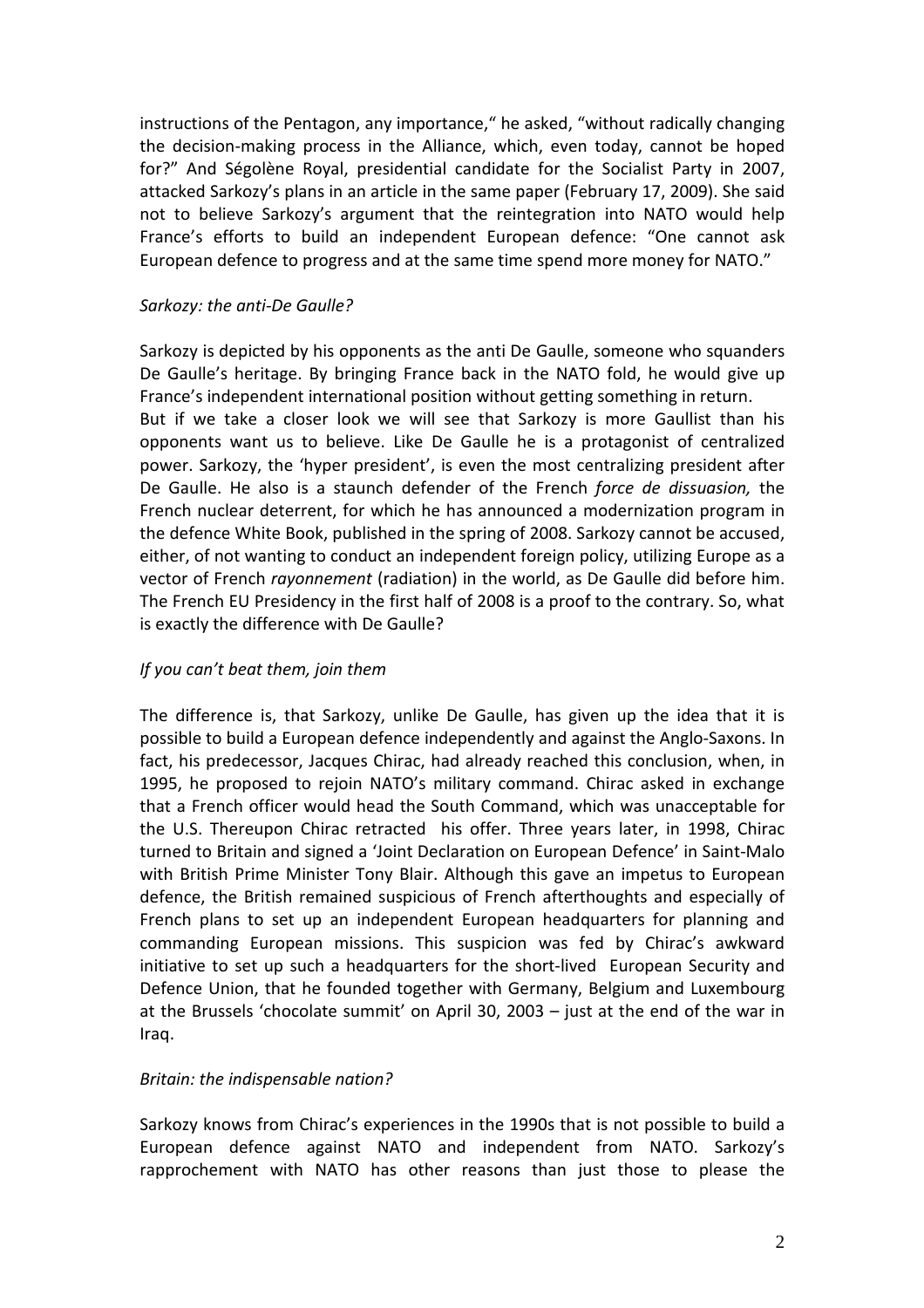Americans. He knows that France's self-isolation does not work. And he also is conscious of the fact that, if France wants to build a European defence, there is one country in Europe that is 'the indispensible nation': Britain. But so far all French attempts to bind Britain closer in a more independent European defence project have failed because of Britain's deep distrust of a partner that is suspected of wanting to undermine the Atlantic Alliance. Sarkozy expects that Britain will lose its distrust of French-inspired defence projects as soon as France has become a full fledged member of NATO. Former French defence minister, Michèle Alliot-Marie, hinted to this in an article in Le Figaro (February 17, 2009), when she wrote: "The unwillingness of certain European countries to make the necessary efforts to reinforce European defence will be easier to overcome when they will be assured that this will not be built against NATO."

Of course the wish of a bilateral Franco-British rapprochement is not the only motive behind the French initiative. There are other fruits France wants to reap from reintegration, such as an enhanced interoperability of the French army with the armies of the US and the European NATO members, and to use joint training opportunities with the US military to boost the modernization of the French army. Full NATO membership could also give French armaments industries access to the juicy defence procurement market of the United States. Louis Gallois, CEO of the aeronautic group EADS, told Le Figaro (9 February 2009) that he indeed expected an economic spin-off from the French NATO decision: "We will have to adapt ourselves to this new context. France hasn't participated for forty years in NATO procurement programs or participates only in a very marginal way."

## Sarkozy:'gaulliste' or 'gaullien'?

Many French socialists and Gaullists doubt Sarkozy's Gaullist credentials. And one thing is sure: he is certainly not a Gaullist in the classical sense, someone who does not want to change one letter in the Testament of the founder of the movement. Ironically, it is the non-Gaullists of the MoDem and the Socialist Party who take this position. Sarkozy, convinced that it is time to change, has taken his decision without hesitation and against all opposition from his own party and the opposition. In behaving like this he has showed himself to be less a *gaulliste* than a *gaullien:* he has acted as the General would have done, taking bold and daring decisions, not afraid to go against the current when he deemed this necessary.

#### A New Battle of Britain?

The necessity for the French to woo Britain gives Britain more leverage than it was accorded by Zbigniew Brzezinski in The Grand Chessboard (1997), where Brzezinski wrote: "…Great Britain is not a geostrategic player. It has fewer major options, it entertains no ambitious vision of Europe's future, and its relative decline has also reduced its capacity to play the traditional role of the European balancer. (…) London has largely dealt itself out of the European game." For France's project of a European defence, however, Britain's cooperation is indispensable. Much depends, however, on how future British-American relations will develop. The fact that in the run up of